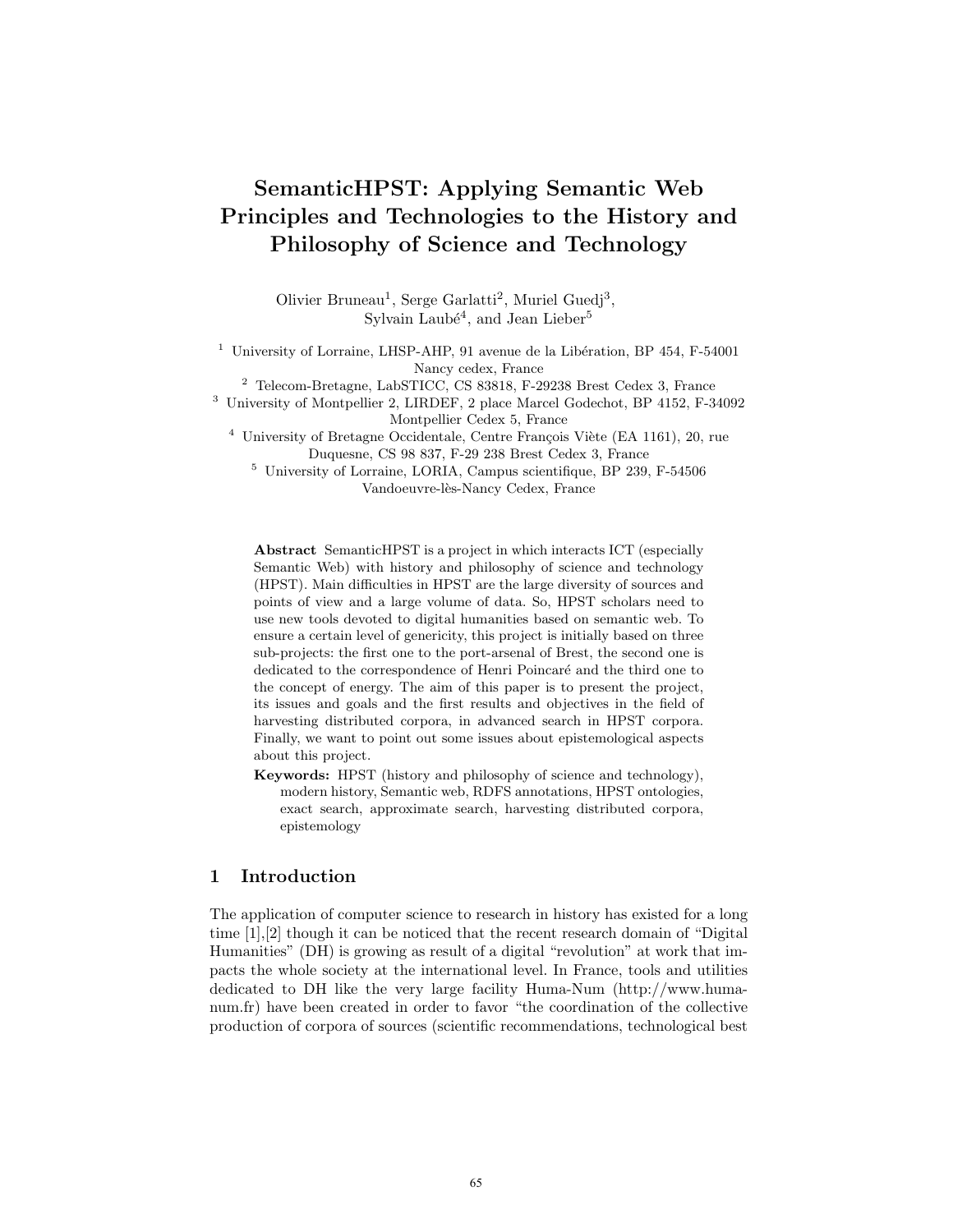practices)." It also provides research teams in the human and social sciences with a range of utilities to facilitate the processing, access, storage and interoperability of various types of digital data." The Dacos and Mounier report [3] shows that the French research is active, however the authors recommend the creation of "Centers of Digital Humanities". The research network Semantic-HPST is based on a strong coupling of laboratories in History and Philosophy of Science and Technology (HPST) and in Computer Science (LHSP–AHP, LO-RIA in Nancy) and (CFV, LabSTIIC in Brest) with research questions about the use of semantic web for HPST. The SemanticHPST project takes part in the emerging issues at the French and international levels in the domain of HPST.<sup>1</sup> Actually, the Semantic Web technology appears as efficient in order to generate tools adapted to the need of production and diffusion of distributed "intelligent digital" corpus in history [4].The objectives of the project are: (i) to integrate the existing technologies to manipulate digital contents of large volume by modeling knowledge as ontologies (annotation, request) for History and Philosophy of Science and Technology; (ii) to extent these technologies. The goal of this paper is to present the SemanticHPST project: its history, its objectives, the first results according to the information retrieval aspect and some epistemological issues. Because the methods in History of science and Technology are covering some elements of others domains in humanities (for example in history or in archeology), another goal of the SemanticHPST group is to share questions and results with the scientific community.

The paper is organized as follows. Section 2 presents the main goals of the SemanticHPST project and its three French HPST sub-projects for which semantic web technologies are useful. Section 3 presents some requirements and corresponding tools supporting different resource retrieval processes according to the researchers' practices. Section 4 presents some issues from an epistemological viewpoint. Section 5 concludes the paper.

# 2 The SemanticHPST Project

In November 2010, the main topic of a European workshop was the uses of ICT and history of science and technology in education.<sup>2</sup> To improve research in HPST on one hand, and to promote dissemination of the HPST in the field of education on the other hand, some participants were convinced by the necessity to use new ICT tools [6], [7], [8], [9].

<sup>&</sup>lt;sup>1</sup> See the  $18^{th}$  session organised by some authors of this paper during the last meeting of SFHST (French society for history of science and technology), April 2014 (http://sfhst2014lyon.sciencesconf.org/resource/page/id/5), and the last meeting of the international consortium DigitalHPS at Nancy, September 2014, (http://dhps2014.sciencesconf.org).

<sup>&</sup>lt;sup>2</sup> After this workshop, an extensive book written by participants and others has been published in 2012 [5].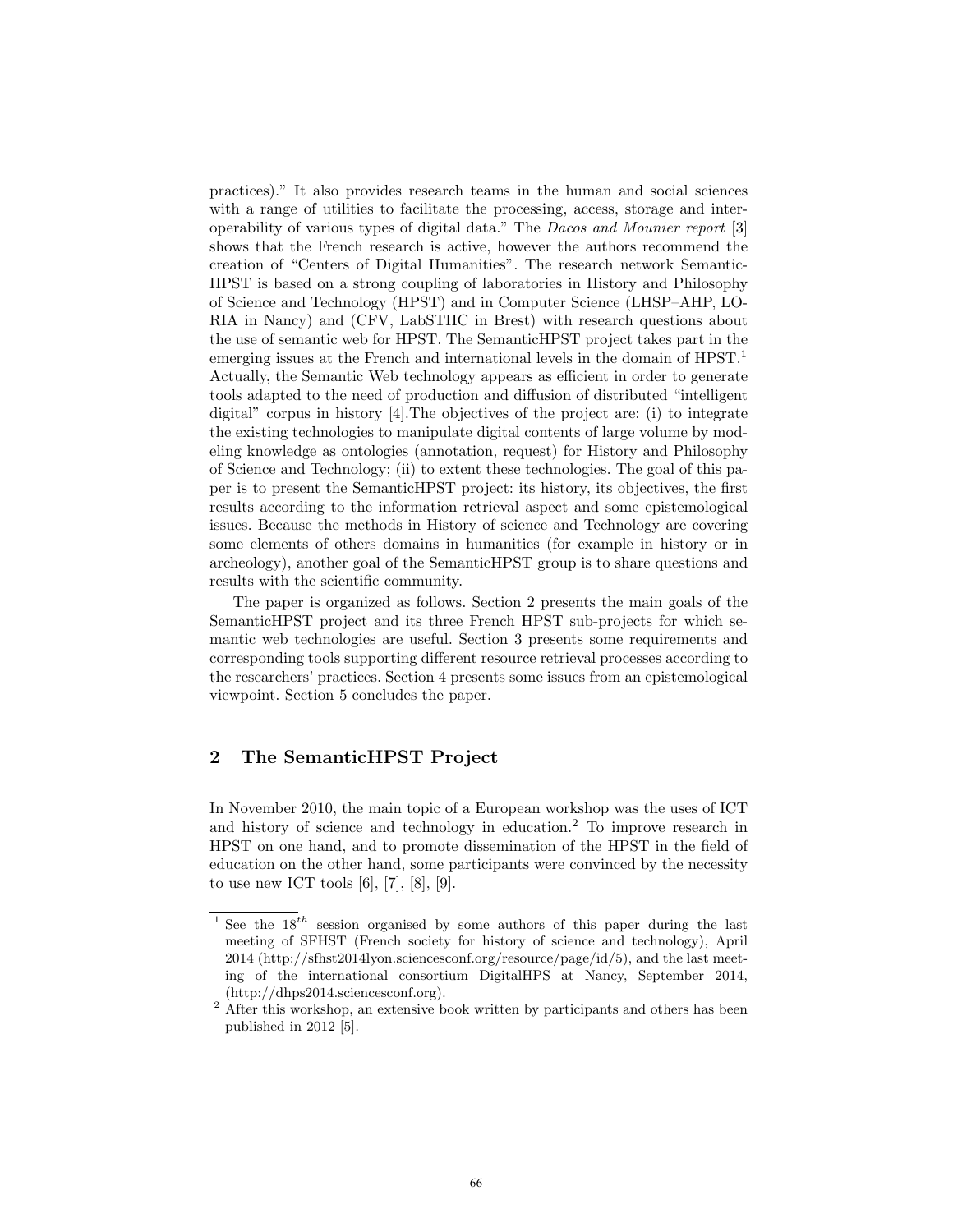In 2012, some historians of science and technology and computer scientists have created a consortium called SemanticHPST.<sup>3</sup>

The main goal of SemanticHPST project is to enrich the practices of researchers and communities in HPST. According to the specificity of the practice as historians of science, three main issues were tackled:

- 1. The management of large quantities of data especially for the most recent periods  $(XIX^{th}, XX^{th}$  centuries up to the present day). Knowing that the historical approach involves to integrate relevant elements from the context of production of these data into metadata.
- 2. The heterogeneity of sources and corpora constituted from these sources.
- 3. The production of new relevant digital corpora from several available digital historical collections.

To address our main goal and the three previous issues, our project is based on the Semantic Web principles and technologies. Thus, it has three main sub-goals: (i) Building intelligent digital corpora, that is to say corpora with primary and secondary sources having semantic metadata and their corresponding ontologies; (ii) Designing tools to access and enrich existing corpora and to create new ones; (iii) Evaluating the resulting practices and building an epistemological viewpoint about the use of TIC in HPST.

To achieve these goals, it is necessary to ensure a certain level of genericity for metadata, ontology, computer-based tools and practices.

To deal with genericity and the diversity of sources, the project is applied in three different use cases or sub-projects with the aim to cover different methods and approaches that are typical in the domain of HPST. Those approaches are covering only partially the methods used in history and archaeology. These subprojects are described in the following paragraph.

### 2.1 The port-arsenal of Brest

This sub-project takes part in the research programs "History of marine science and technology" and "Digital Humanities for History of Science and Technology" developed in Brest in the Centre F. Viète. One topic concerns the comprehension of the scientific and technological evolution of the port-arsenal in Brest (France) on a large period ( $xVII^{th}$  to  $XX^{th}$  century) with a methodological approach considering this military-industrial complex dedicated to shipbuilding as a large technological system [10]. The objectives are:

1. To compose and publish a digital library (based on semantic web) about the material culture of the port-arsenal of Brest associated to several projects

<sup>&</sup>lt;sup>3</sup> Participants at this consortium came initially from LaB-STICC (Telecom Bretagne, Brest), Centre François Viète (University of Brest), LIRDEF (University of Montpellier), LHSP-Archives Poincaré (University of Lorraine, Nancy) and later LORIA (University of Lorraine, Nancy). During the years 2012-2014, the INSHS (a French national institute of human and social sciences), the national network of Maisons des Sciences de l'Homme and University of Lorraine supported this consortium.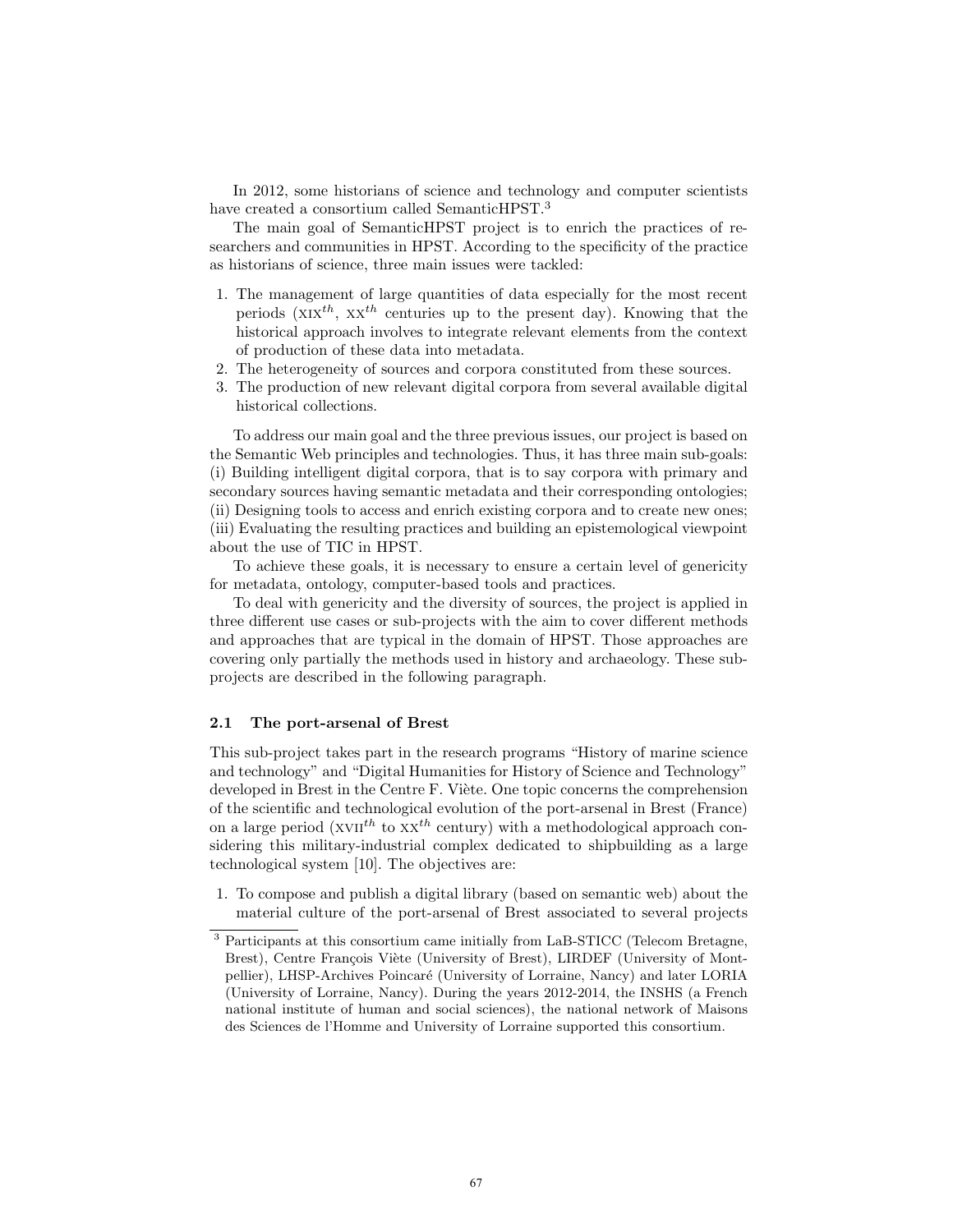about 3D replications of artifacts and to cultural mediations dedicated to science and technology heritage.

2. To develop digital tools (based on semantic web) dedicated to a comparative history of science and technology of the port on a large area and a large period (since ancient times until now).

The hypothesis is to consider the large technological system of the portarsenal as a large spatiotemporal and multi-scale artifact which is possible to decompose in elements of smaller scale (which are also artifacts) like industrial workshops, shipbuilding areas, storage areas, etc. Each of these elements are themselves composed by elements/artifact of smaller scale. The system has to be seen as the sum of all these artifacts and of all the relationships between them. The research in Brest [11], [12] has shown the interest to propose an historical evolution model of the port (inspired by works in geography [13]) where "simple" artifact like cranes, quays, dry docks are efficient indicators to characterize the cycle of evolution of the port-arsenal during a large period. This method is used in a comparative research [14] between Brest (France) and Mar del Plata (Argentine) in a thesis in progress by B. Rohou (directed by S. Garlatti and S. Laubé).<sup>4</sup> From these works, the contribution in the SemanticHPST group is to produce a methodology and a knowledge model efficient to produce a generic ontology where an artifact is a material object (made by human beings) associated to a "life cycle" with at least three steps:

- 1 design and construction of the artifact;
- 2 the artifact in use;
- 3 the disappearance of the artifact.

That "life cycle" involves the elaboration of fives categories of entities: time entities, actors (individuals or social groups), concepts/theories, location and artifacts. The analysis of the important ontology in the domain of cultural heritage named CIDOC-CRM (that "provides definitions and a formal structure for describing the implicit and explicit concepts and relationships used in cultural heritage documentation")<sup>5</sup> shows that this ontology could be a first reference to help and build our own ontologies because some concepts and relationships about "temporal entities" and "actors" can be reused. But if the concept of "Thing" exists in the CIDOC-CRM, we consider that the concept of "Artifact" and the associated relationships have to be elaborated first from our historical model and by considering of course the possibility of equivalent concepts in the CIDOC-CRM. A work is in progress in Brest about this topic from concrete examples of artifact as crane, quays and seawalls. A second step will be to examine others methods to produce ontologies well-adapted to our HPST problems in the domain of marine history [15].

This work is coupled with examples of typical requests (when and where were positioned all the cranes in the port of Brest since 1650 until 1970? In the

<sup>&</sup>lt;sup>4</sup> See http://brmdp.hypotheses.org/.

 $5 \text{ http://www.cidoc-crm.org/}.$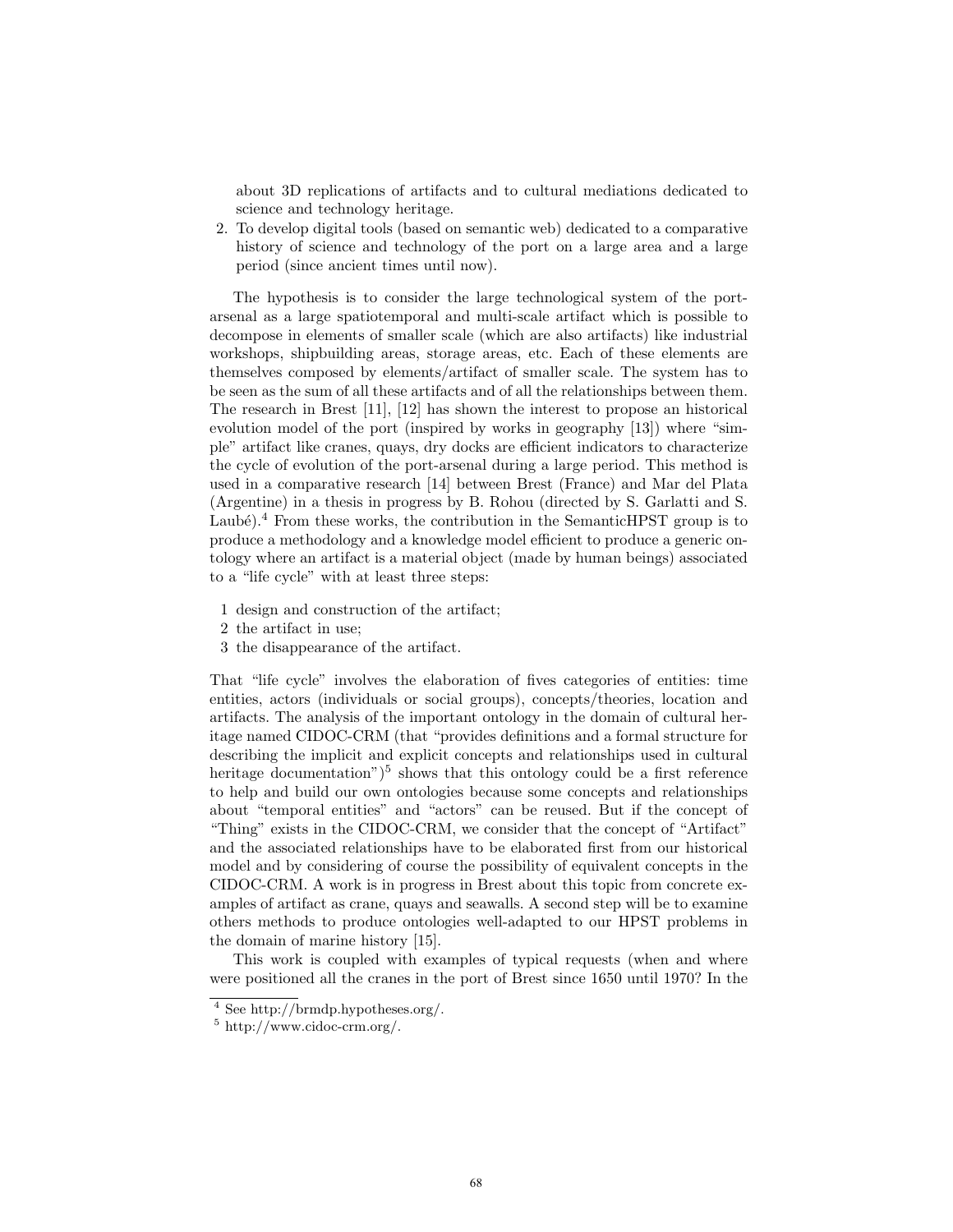port of Mar del Plata? Which firms were in charge of the construction of the quays/cranes in the port of Brest since 1800 until 1900? What are the engine power of all cranes in the world since 1850 until 1970? Etc.).

### 2.2 Henri Poincaré's correspondence

The platform Henri Poincaré papers. In 1992, the laboratory of history of science and philosophy Archives Henri Poincaré was created to promote Henri Poincaré's manuscripts and to publish his correspondence. For more than 20 years, this long-term project has produced three volumes of letters: the first one is devoted to the Poincaré - Mittag-Leffler letters [16], the second one is on the correspondence with physicists, chemists and engineers [17], the third one is with astronomers and, in particular, geodesists [18]. Two other volumes are in preparation, one devoted to the letters from or of mathematicians and the other one consists of administrative and personnal correspondences.<sup>6</sup>

The corpus consists of more than 2000 letters, 1046 sent by Henri Poincaré and 949 received by him.<sup>7</sup> All known letters are digitalized<sup>8</sup> and around  $50\%$ of them are in plain text (in LATEX and XML versions). Lots of letters contain mathematical and physical formulae. In Henri Poincaré Papers website, <sup>9</sup> the correspondence is available. In this platform, each known letter is indexed with Dublin Core extended metadata.<sup>10</sup> This enables to query the corpus by e.g.

 $Q_1$  = "Letters sent by Henri Poincaré in 1885"

 $Q_2$  = "Letters received by Eugénie Launois between 1882 and 1894"

There is also the possibility of plain text search for the letters already transcribed.

Towards more HPST-adapted search. Now, consider the following queries:

 $Q_3$  = "Letters from an astronomer"  $Q_4$  = "Letters in reply to a letter of Mittag-Leffler"  $Q_5$  = "Letters about the *n*-body problem"  $Q_6$  = "Letters of the late  $XIX^{th}$  century"

These queries cannot be executed in the current platform. They require additional data and knowledge:

 $^6$  This correspondence is partly online http://henripoincarepapers.univ-lorraine.fr.

 $7$  About 50% of this letters are with scientists. Original letters come from 63 different archive centers and libraries from 14 countries.

<sup>8</sup> Due to copyright laws, some are not available online.

<sup>9</sup> http://henripoincarepapers.univ-lorraine.fr.

<sup>&</sup>lt;sup>10</sup> It exists different projects devoted to scientific correspondences for example the CKCC project (http://ckcc.huygens.knaw.nl) [19] or Mapping the Republic of Letters (http://republicofletters.stanford.edu).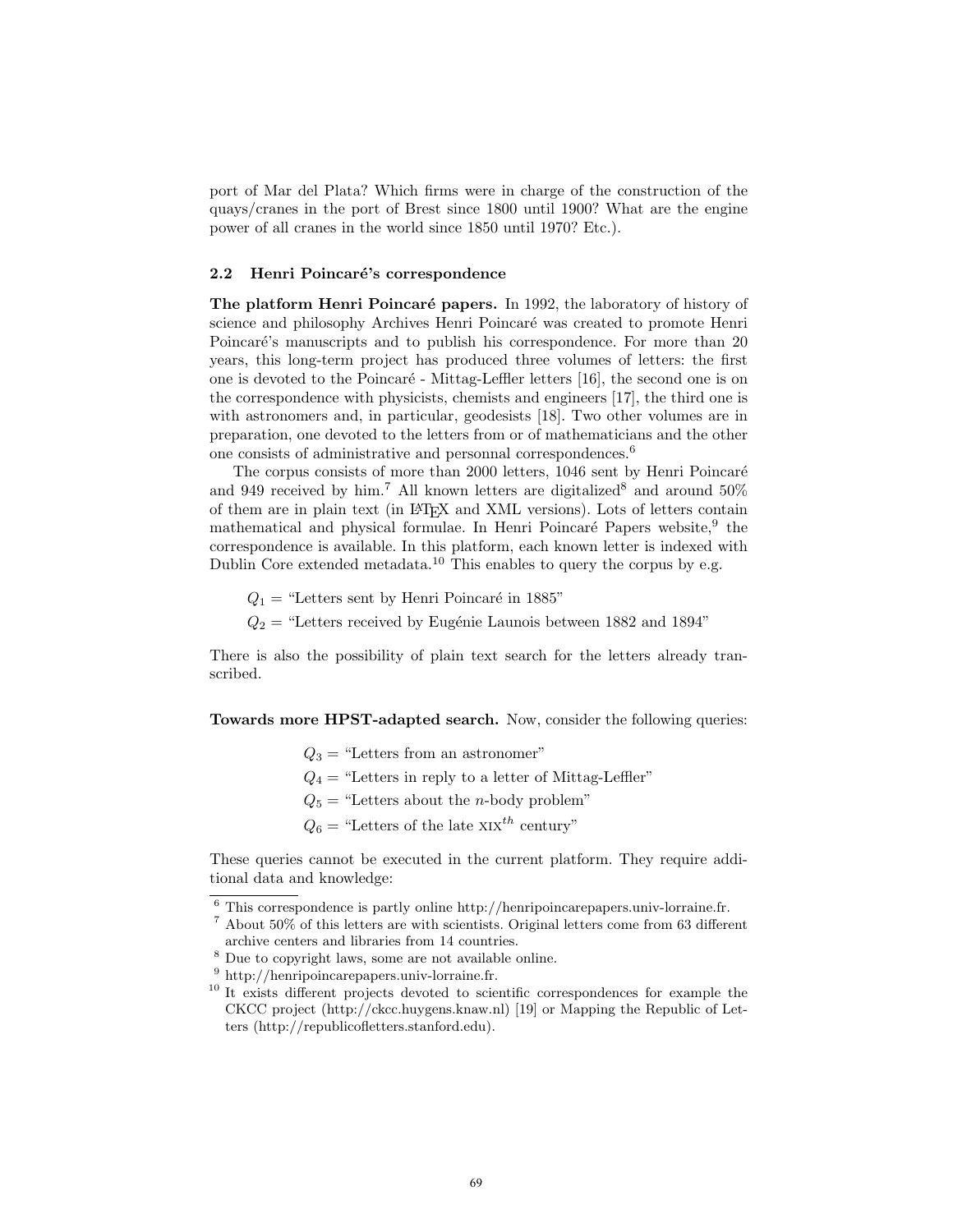- $Q_3$  requires to know that an individual is an astronomer, possibly using deduction (for instance, Rodolphe Radau was a geodesist and every geodesist is an astronomer).
- $Q_4$  requires to know relationships between letters (including lost letters).
- $Q_5$  requires semantic annotations about the content of the letters (Poincaré worked on the three-boby problem).
- $Q_6$  raises the problem of modeling "late XIX<sup>th</sup> century": the boundaries of interval of time are imprecise.

The possibility to take into account such queries using semantic web principles and technologies, are examined in the SemanticHPST consortium.

#### 2.3 The concept of energy

One part of the SemanticHPST project is dedicated to the concept of energy. Our aim is to create an ontology of energy for researchers working in the field of HPST as well as for science teachers.

For researchers, the ontology aims at making available a methodical body of knowledge that allows previously unseen connections to be made. For example, correspondence between two authors or the presence of a specific term or concept in a text will allow researchers to put forward hypotheses regarding the emergence of an idea or the cross-fertilization of ideas.

For teachers, the ontology aims at acting as a resource, allowing educators to find historical information relevant to school curricula as well as ideas for specific activities to carry out in the classroom.

The content consists of reference texts in the field of HPST, contemporary scientific texts and a database of historic scientific instruments and documents. This content is currently being selected and developed and will be enhanced as the research progresses.

To date, the following three steps have been undertaken on the project:

- The first step was to identify the presumed ways the ontology will be used, for example, the type of requests that a researcher or teacher might make in a search. To this end, one 'persona' for a researcher and one for a teacher have been created. Analyzing the theoretical queries from these two personas helps in the selection of a relevant body of work and is also a useful guide for indexing.
- $-$  The second step was to begin indexing the reference texts. Duhem, Poincaré, Mach and Meyerson have been selected for a first approach in order to produce keywords and common references and to outline an embryonic model. Using the shared scientific knowledge of the physicists involved in the project, a sort of 'cloud' of concepts related to describing energy was defined and classified. These elements led to the structure of an initial mind map.
- Finally, based on this mind map (created with Docear), we used Protégé software to create a first draft overview of the project. The next steps require documenting these three steps in detail to refine the data and then build the ontology.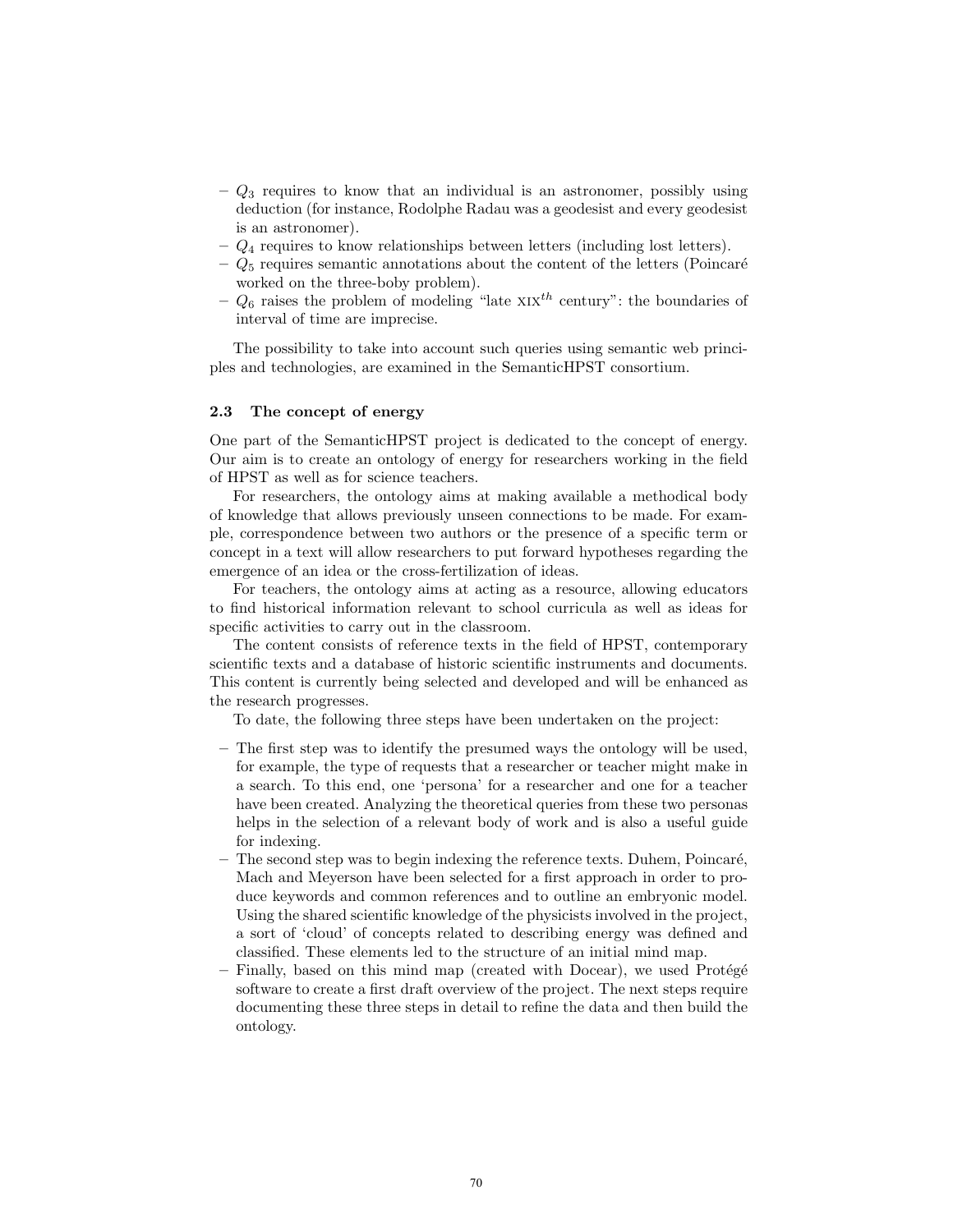During the stages of the project carried out so far, various problems have been identified that must be resolved. One of the main problems concerns the modeling of time. How can an event be modeled? Moreover, how can knowledge be modeled in a way that avoids immobilizing the knowledge? How should knowledge be contextualized? What approach should be adopted when modeling concerns a concept or an object? How can a coherent and logical body of content be created and how can its coherence be assessed? It is clear that the question of time as well as how to approach the treatment of objects and works are issues to be investigated in the semanticHPST project.

## 3 The SemanticHPST tools and requirements

According to the three described sub-projects, the main goals of researchers in HPST are to access and retrieve relevant resources in existing primary and secondary sources or corpora, to produce new resources in existing corpora, to enrich existing digital corpora or to create new ones, for answering research questions in the history of science and technology. Existing digital corpora come from libraries, information holdings, digital libraries or others like Gallica (http://gallica.bnf.fr), Internet Archive (http://archive.org), Google Books (http://books.google.com), etc., and CMS (Content Management System) (blogs, wikis, Drupal, Omeka, etc. more generally social media tools) have been used by the community<sup>11</sup> and digital AHP (http://www.ahp-numerique.fr/). Some heritage and bibliographic resources have already been described by several institutions, associations and/or project (BNF, Gallica, British Museum, Europeana, Amsterdam Museum, LODLAM, ...). The creation of new corpora or resources can be made on social media tools distributed on Internet (as well as other digital corpora).

The design of tools for HPST researchers has to integrate and/or aggregate the existing heterogeneous tools and to ensure interoperability among them. Thus, the goal is not to build a single new environment, but to design a platform which integrates existing tools selected for their relevance according to the practices of researchers and provide an agile architecture able to model and/or support the processes involved in the research work and enrichment.

This platform will be mainly based on the Semantic Web and Linked Data approaches (RDF Triple Store, ontologies, OWL 2, RDFS, SPARQL, etc.). Nevertheless, the platform will also provide access to non-semantic resources. A network of ontologies dedicated to HPST will be designed to meet the interoperability and open access requirements for corpora. Some existing ontologies and standards will be reused and integrated in the ontology network, like CIDOC-CRM, FRBRoo, FRSAD, Dublin Core, etc. and those available at LOV (http://lov.okfn.org/dataset/lov/).

In this paper, we focus our attention on the resource retrieval problem that we can divide into two different aspects : advanced search in HPST corpora and harvesting distributed corpora. The former focuses on advanced search function-

<sup>&</sup>lt;sup>11</sup> The *alambic numérique* (http://alambic.hypotheses.org/4924) is based on Omeka.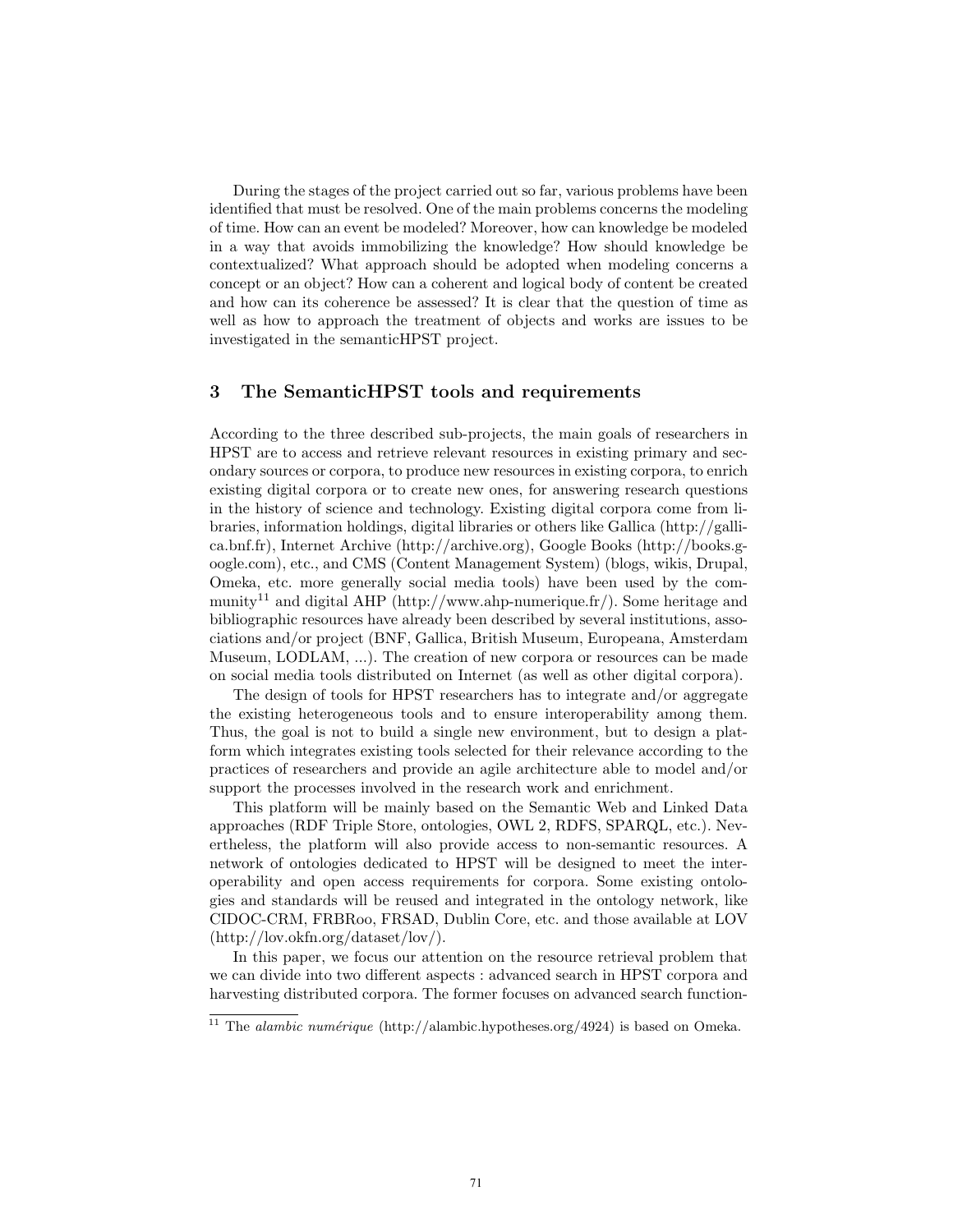alities in a single corpus. The latter studies the resource retrieval on distributed corpora. These two aspects will be integrated.

#### 3.1 Advanced search in HPST corpora

In order to perform advanced searches in a HPST corpus, we have to build intelligent digital corpus: corpus with primary and secondary sources having semantic metadata (RDF Triples) and their corresponding ontologies using a fragment of OWL (actually, RDFS will be sufficient for the following examples). These ontologies are domain ontologies related to the corpus. A domain ontology for Henri Poincar´e letters has already been designed. Finally, some tools will have to be developed for answering some of the queries.

This section presents the advanced search using the query examples  $Q_3 - Q_6$ introduced in Section 2.2.

Q<sup>3</sup> requires some additional data and knowledge to get satisfactory answers, as stated in Section 2.2. In particular, if the annotation file contains the following RDFS triples:

> (letter1 isSentBy rodolphe\_radau) (rodolphe radau rdf:type Geodesist) (Geodesist rdfs:subClassOf Astronomer)

then the execution of the following SPARQL query on an engine supporting RDFS

 $Q_3$  = SELECT ? $\ell$  WHERE  $\{? \ell$  isSentBy ?a . ?a rdf:type Astronomer}

will return letter1.

 $Q_4$ , similarly, can be answered by a SPARQL engine supporting RDFS with the following query:

$$
Q_4 = \text{SELECT ?}\ell \text{ WHERE } \left\{ \begin{matrix} ?\ell & \text{isAnAnswerTo ?}\ell 2 \\ ?\ell 2 & \text{isSentBy mittag-leftler} \end{matrix} \right\}
$$

It can be noticed that this query can give a letter of the corpus that answers a lost letter: the missing letter cannot be found, but its answer can.

 $Q_5$ , for being executed, requires the use of annotations about the scientific content of the letter:

$$
Q_5 = \text{SELECT ?} \ell \text{ WHERE } \begin{cases} ?\ell & \text{hasForTopic ?t } . \\ ?t & \text{rdf:type N-body-problem} \end{cases}
$$

The n-body problem is a topic having sub-topics, in particular, the 3-body problem is a problem more specific than the  $n$ -body problem. For this reason, we have chosen to model these two problems by two classes, the former being more general than the latter. Therefore, a letter of the corpus about the 3-body problem will be returned by the execution of this query.<sup>12</sup>

<sup>&</sup>lt;sup>12</sup> We could also have chosen to model the 3-body problem as an instance of the *n*body problem, but first, it is more homogeneous to consider every topic as a class,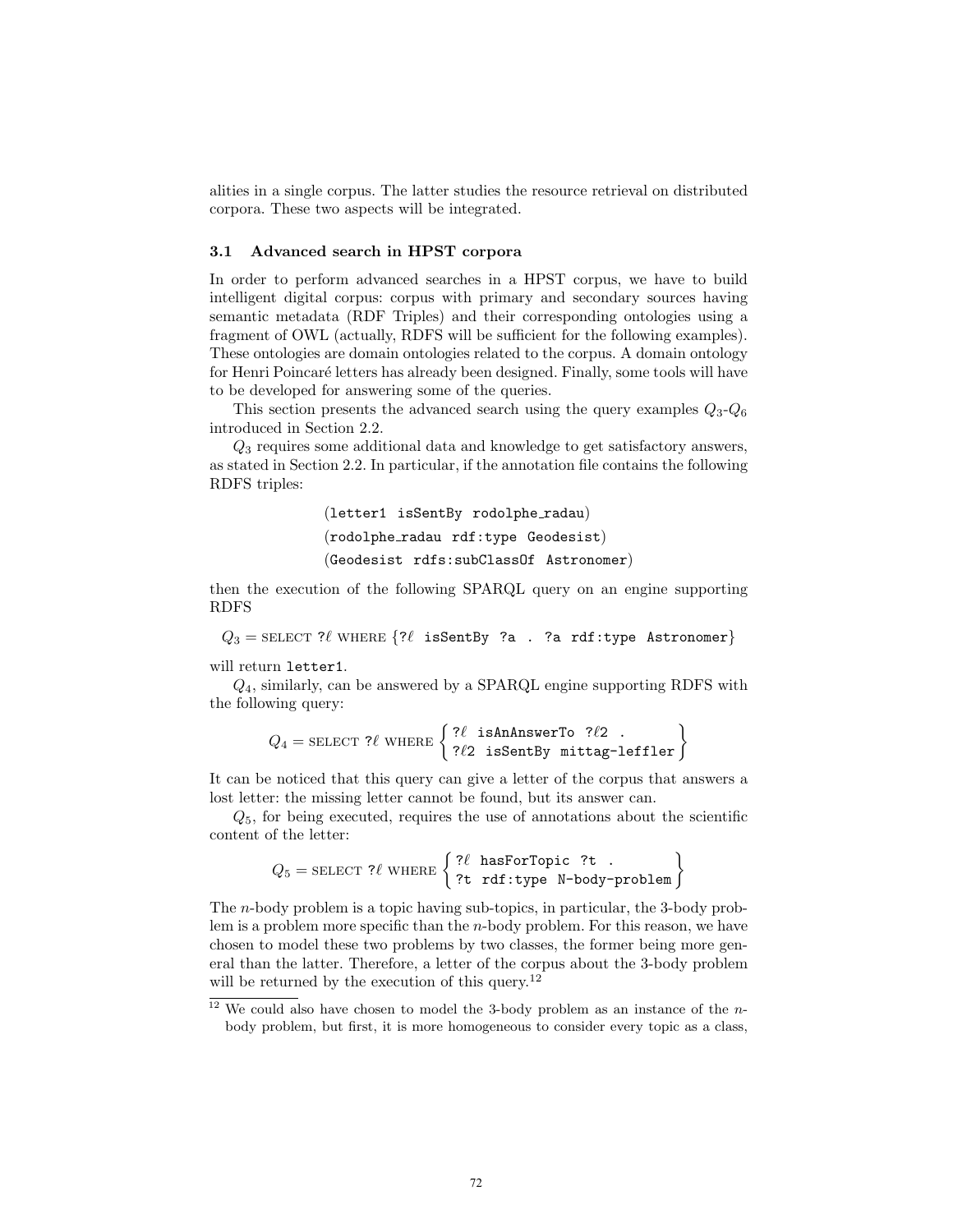$Q_6$  can be modeled by a SPARQL query based on the assumption that "the late  $XIX^{th}$  century" corresponds to the interval  $1881 - 1900$ :

$$
Q_6 = \text{SELECT ?\ell WHERE} \left\{ \begin{matrix} ?\ell & \text{sentDuringYear} \ ?\mathbf{y} \\ \text{Filter(?y >= 1881 \ \& \ \mathbf{\& y \ <= 1900)} \end{matrix} \right\}
$$

However, this solution is debatable: the modeling of the fuzzy period of time by a crisp interval raises the problem of the choice of the boundaries. Indeed, some events before 1881 or after 1900 can be considered by historians to be related to the end of the  $X_iX_i$ <sup>th</sup> century. In order to address this issue, some approximate search is planned. How to put this idea in practice is an ongoing work.

### 3.2 Harvesting distributed corpora

Harvesting distributed corpora at semantic level (according to Linked Data principles) require to solve two different problems. The first one is to queries several triple store by means of federated queries to linked distributed sources. The second one is to get RDF triples from social media tools.

Most of social media applications are data silos. In other words, data are unavailable on the web. Only people may have access to data, not computers. Reuse and exchange of data among social media tools are only possible by means of API – that is to say manually by mean of one API per tool. Some social media tools like Drupal, Semantic media wiki may have their own triple store exposing data to others.

A toolkit, called SMOOPLE for Semantic Massive Open Online Pervasive Learning Environment, has been designed to solve these two problems. It was firstly dedicated to the technology-enhanced learning domain [20]. The core part of the toolkit can be reused for HPST. It fulfills the needs of researchers in HPST, that is to say it enables us to federate distributed sources and tools.

SMOOPLE has semantic services which are in charge of managing incorporated semantic models, extracting and storing the data produced on social media tools, making and answering to semantic queries against one or several distributed sources (federated queries). The Semantic Web server (semantic services) is based on Jena 2. When the social media tools do not have a triple store and a SPARQL endpoint, content and corresponding semantic metadata can be extracted on the fly from social media applications, by means of plugin (similar to sioc export) and stored in a RDF repository. Several light ontologies (SIOC, FOAF, DC, RDF, RDFS, etc.) are used to acquire semantic metadata automatically. It will be necessary to define the interlinkage among distributed sources (triple stores) to support federated queries.

second, this way, it is always possible to consider a more specific topic, e.g., the restricted 3-body problem for which the mass of one of the 3 bodies in considered to be negligible.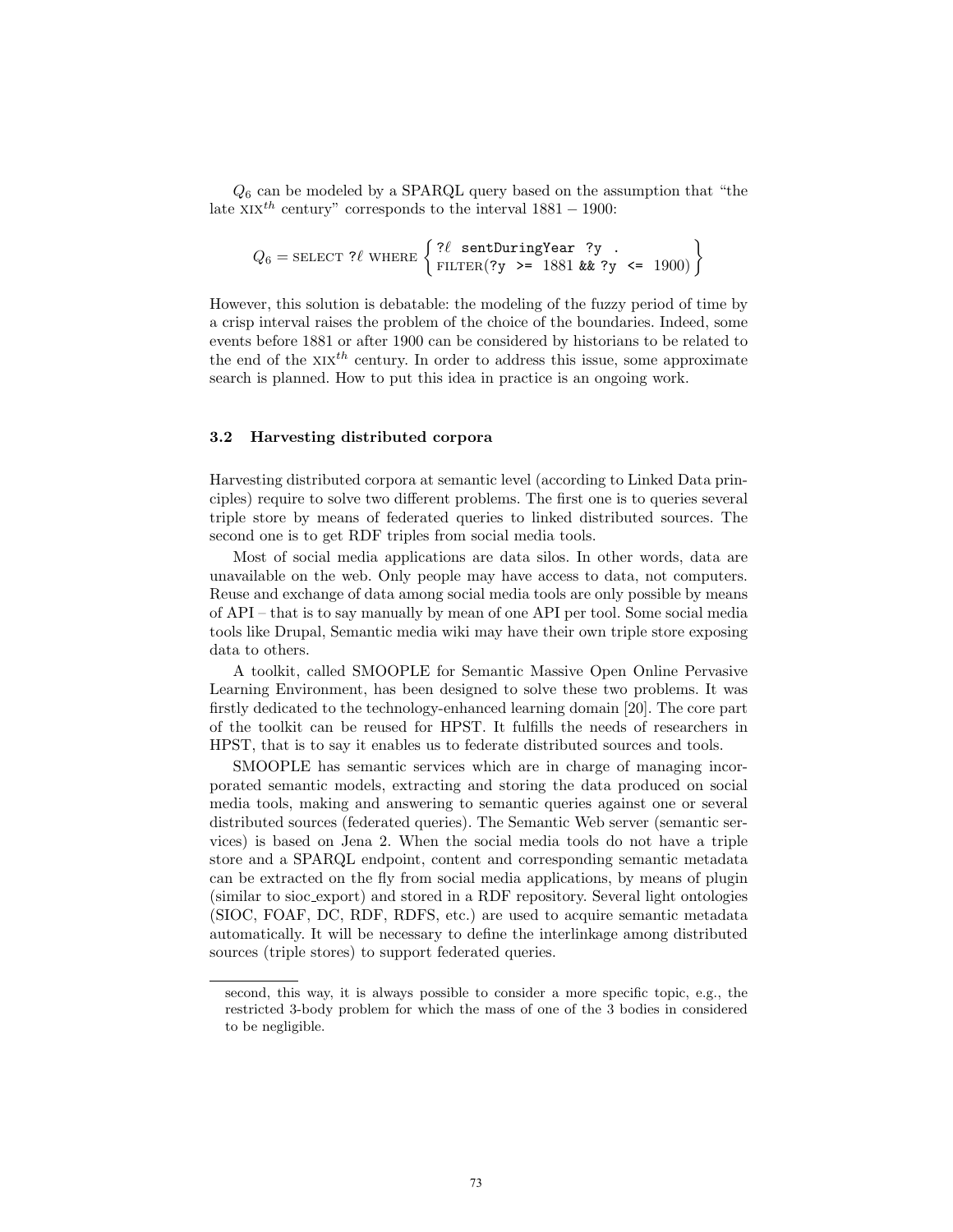## 4 Epistemological aspects

An aim of the SemanticHPST project is to focus on the epistemological issues raised by the development of these new tools based on semantic web. This work in progress takes part to epistemological questions in the domain of Digital Humanities.<sup>13</sup> A first series of questions concerns the modeling of knowledge, the main step in building ontologies so that researchers can easily identify and apprehend knowledge. Therefore the creation of effective ontologies requires defining concepts and elucidating certain tacit or implicit knowledge. So the initial questions are: How to approach these definitions? How to ensure that indexing does not immobilize knowledge? How can the modeling anticipate how it will be used in order to ensure that the knowledge generated is contextualized to avoid anachronism and misinterpretation? Moreover, the wide range of works in the collection, including texts (manuscripts, books, letters, web pages), multimedia documents, 3D archaeological or historical objects and media from a variety of sources (photographs, original texts, maps, etc.), necessitate different approaches. This raises the question: How to approach a photograph, a scientific instrument or a text and still obtain a unified ontology? How can the modeling enable relationships between objects yet avoid the pitfalls described above?

In the field of HPST, the issue of modeling time is central and particularly tricky. Modeling a long period of time, an event, a succession of events or events that are juxtaposed requires making decisions that should be taken collectively. Indeed, this emerging issue is shared by historians [23], [24], [25] and should serve to feed into theoretical discussions between researchers from different disciplines.

A second series of questions concerns the researcher's environment, which has significantly changed with the rise of digitized data. Whatever the works considered or their origin (libraries, archives, etc.), the massive volume of data, its diversity and location are all part of this change. Yet this radical shift is not exclusively the result of the accumulation of a large amount of data. The fact that data can be 'analyzed as well as communicated, represented, reused – in short, mobilized for research – in a quantity and with an ease incomparable with previous periods' [3] is a major transformation that needs to be taken into account. This raises new questions for researchers:

- How does one build and define a body of content that is coherent and complete? Whereas 'traditional' methods created collections using identified, bounded, localized archives, with the question of consistency limited in most cases to the cross-fertilization of archives as regards the historical context, the accessibility of multiple documents today requires a reexamination of the very concept of a collection of works.
- How does one evaluate a body of work; in other words, how does one recognize its relevance?
- In this context, the type of source and its references must be specified. Does the wide range of sources used require more refined classification than the

 $13$  See thematical issue "la numérisation du patrimoine" of [21] or the issue "Le métier d'historien à l'ère numérique : nouveaux outils, nouvelle épistémologie ?" of  $[22]$ .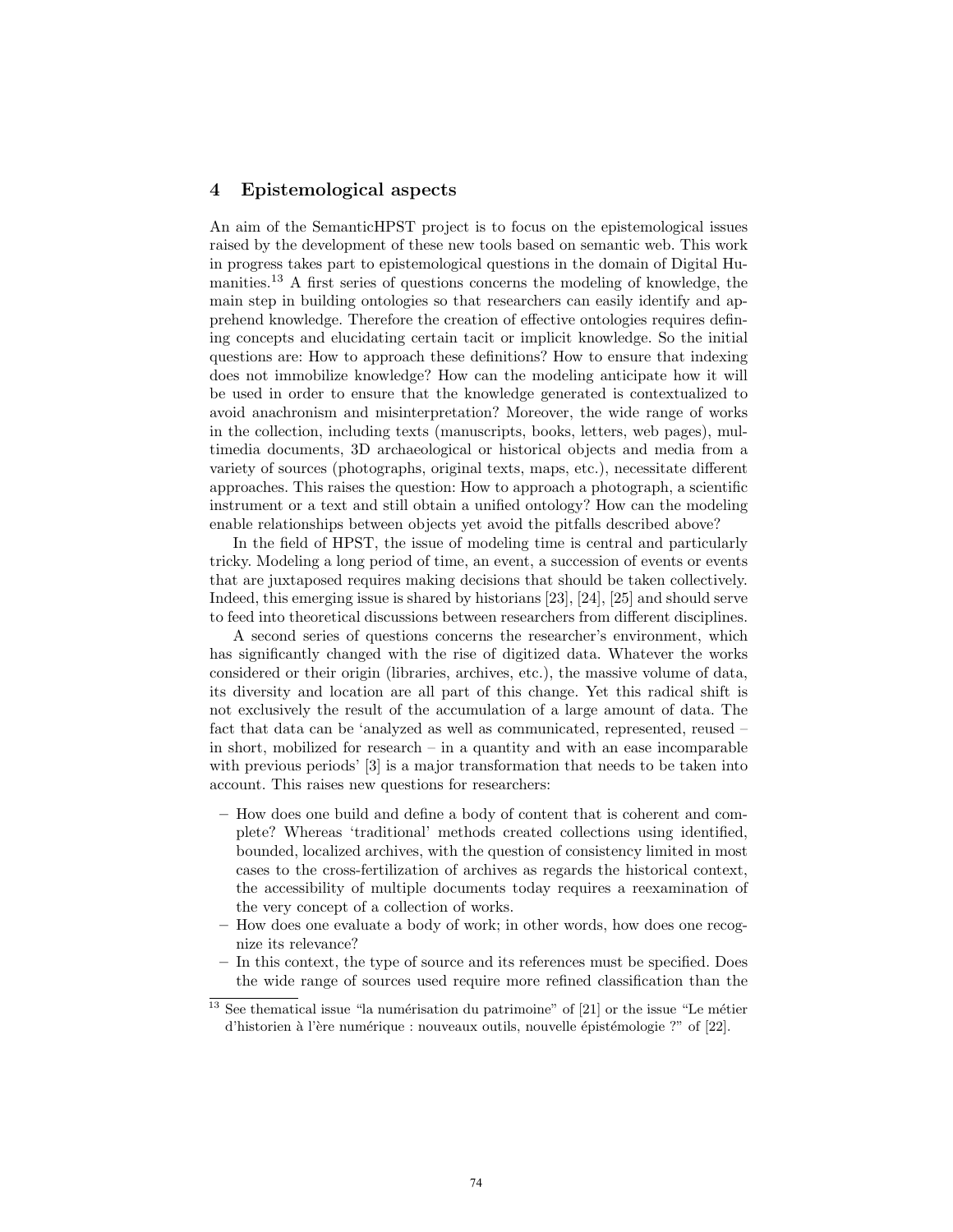standard usage of primary and secondary sources? Would a new typology be pertinent given this broad diversity? Should the references to these sources, particularly information concerning digital archives, lead to new codification that allows, for example, multiple identifications for the considered source, improving its accessibility?

## 5 Conclusion

The aim of this proposal is to contribute to the development of the research in the domain of digital humanities. Based on the Semantic Web principles and technologies, the SemanticHPST group proposes new methodologies in History and Philosophy of Science and Technology in the framework of a strong collaboration between labs working in the area of computer science and humanities (here HPST). The main goal is to enrich the practices of researcher and communities in HPST as well in science and technology heritage. To deal with such a goal, the project has to: i) Build intelligent digital corpora, that is to say corpora with primary and secondary sources having semantic metadata and their corresponding ontologies; ii) Design tools to access and enrich existing corpora and to create new ones; iii) Evaluate the resulting evolution of practices in historical science and build an epistemological viewpoint about the impact of new tools and practices in humanities based on knowledge modeling and semantic web.

Another important issue is to deal with the reuse of intelligent digital corpora. Thus, it is necessary to build representations of the entities, people and processes involved in producing the digital corpora. The "PROV Model Primer" from W3C (http://www.w3.org/TR/prov-primer/) can be used to address this issue.

## References

- 1. V. A. Ustinov, "Les calculateurs électroniques appliqués à la science historique," Annales. Économies, Sociétés, Civilisations, vol. 18, no. 2, pp. 263–294, 1963.
- 2. O. Boonstra, L. Breure, and P. Doorn, "Past, Present and Future of Historical Information Science," Historical Information Science, vol. 29, no. 2, pp. 4–132, 2004.
- 3. M. Dacos and P. Mounier, "Humanités numériques," rapport commandé, Institut Français, Ministère des Affaires étrangères, Paris, 2014.
- 4. A. Mero˜no-Pe˜nuela, A. Ashkpour, M. van Erp, K. Mandemakers, L. Breure, A. Scharnhorst, S. Schlobach, and F. van Harmelen, "Semantic technologies for historical research: A survey," Semantic Web Journal, pp. 1–27, 2015.
- 5. O. Bruneau, P. Grapi, H. Peter, S. Laubé, M.-R. Massa-Esteve, and T. De Vittori, History of Science and Technology, ICT and Inquiry Based Science Teaching. Berlin: Frank-Timme, 2012.
- 6. O. Bruneau, S. Laub´e, and T. de Vittori, "ICT and History of mathematics in the case of IBST," in [5], pp. 145–160, 2012.
- 7. O. Bruneau and S. Laubé, "Inquiry based Science teaching and History of Science," in [5], pp. 13–28, 2012.
- 8. J. M. Gilliot, N. C. Pham, S. Garlatti, I. Rebaï, and S. Laubé, "Tackling Mobile & Pervasive Learning in IBST," in  $[5]$ , pp. 181-201, 2012.